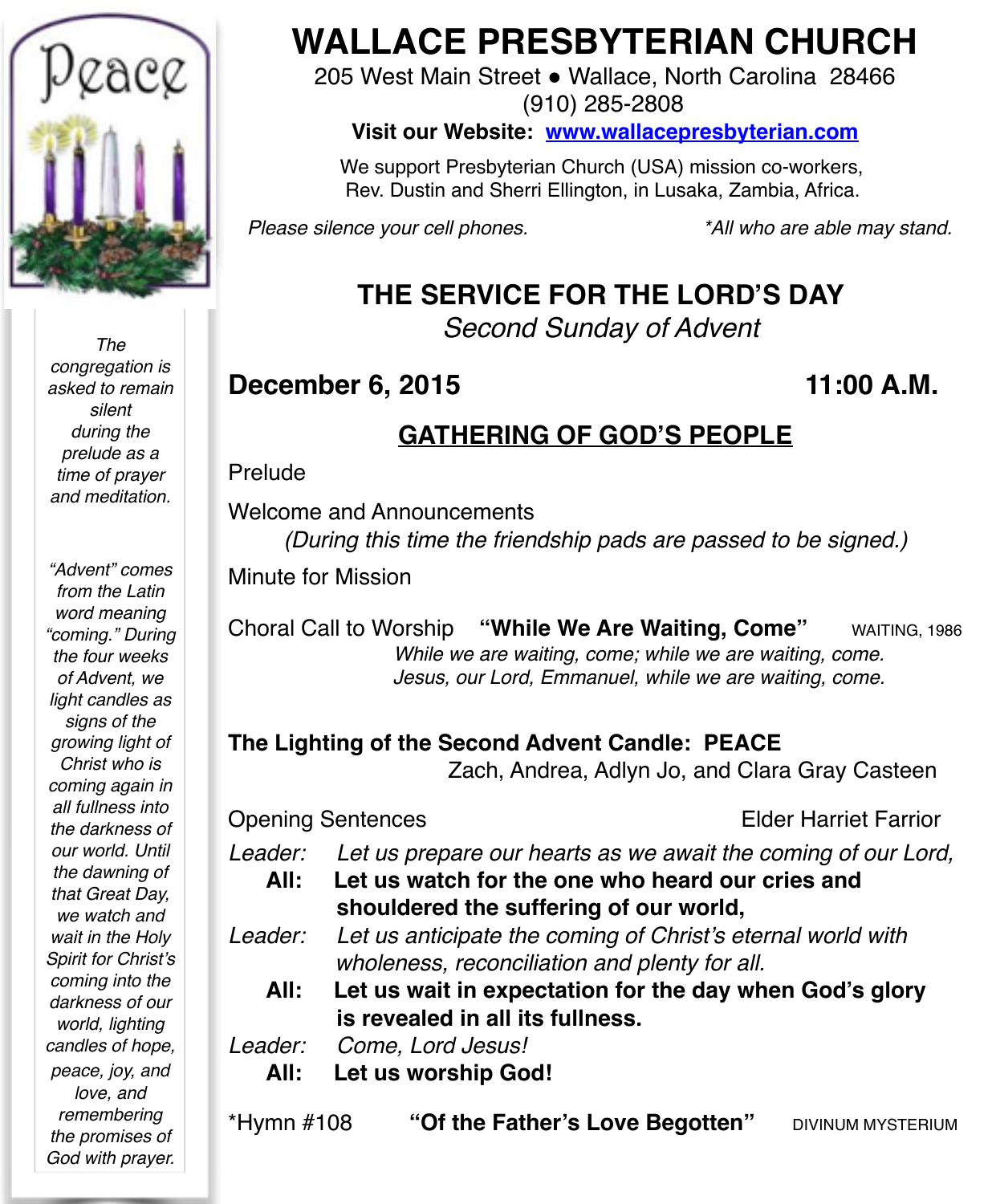\*Unison Prayer of Confession

*Forgive us, O God, for it is never easy to confess our sins. Cleanse our hearts and minds of all that prevents us from loving you and loving our neighbor. May our lives be marked by faith active in love as we watch and wait for your breaking into our world once more. Forgive us, O God who comes near to us. When we have lost our way, show us yours. Lead us in humility down the streets of your kingdom. Teach us your truth, so we might be able to keep your Word, revealed to us in Jesus Christ our Lord and Savior. Amen.*

\*Responsive Assurance of Pardon

*Leader: God does not remember our sins, but does remember the promises which have been made to us.*

**All: Let us live in your hope, O God, and teach us your love. You are the God of our days, we wait for you to come to us.**

*Leader: May the God of peace himself sanctify you entirely; and may your spirit and soul and body be kept sound and blameless at the coming of our Lord Jesus Christ.*

**All: Let us rejoice and give thanks as we receive forgiveness and healing in Christ's name.**

\*Gloria Patri Hymn #581 *Glory Be to the Father*

# **PROCLAIMING GOD'S WORD**

P.A.T.H. (Presbyterian Answer to Hunger) Offering Children's Sermon

Anthem **"With Open Hearts"** Pepper Choplin, 2013

*"All this took place to fulfill what had been spoken by the Lord through the prophet: 'Look, the virgin shall conceive and bear a son, and they shall name him Emmanuel,' which means, 'God is with us.'"*

*With open hearts, we are waiting. With open hearts, now we pray. In our quietness, we are calling, "Lord, come to us today." Emmanuel, O come, Emmanuel, and quench our thirsty souls. Emmanuel, O come, Emmanuel, and make our spirits whole. Our prayer is the same as the meaning of Your name, "God be with us." Lord, come and touch our open hearts 'til our open hearts are full. To the wounded hearts, come and heal them. Let the grieving hearts be consoled. With open hearts, we are calling, "Lord, come to us today." With open hearts, we wait for You.*

Prayer for Illumination

*Speak to us, Lord. Speak to us in the waiting, the watching, the hoping, the longing, the sorrow, the sighing, the rejoicing. Speak to us by your Word in these Advent days, and walk with us until the day of your coming. Amen.*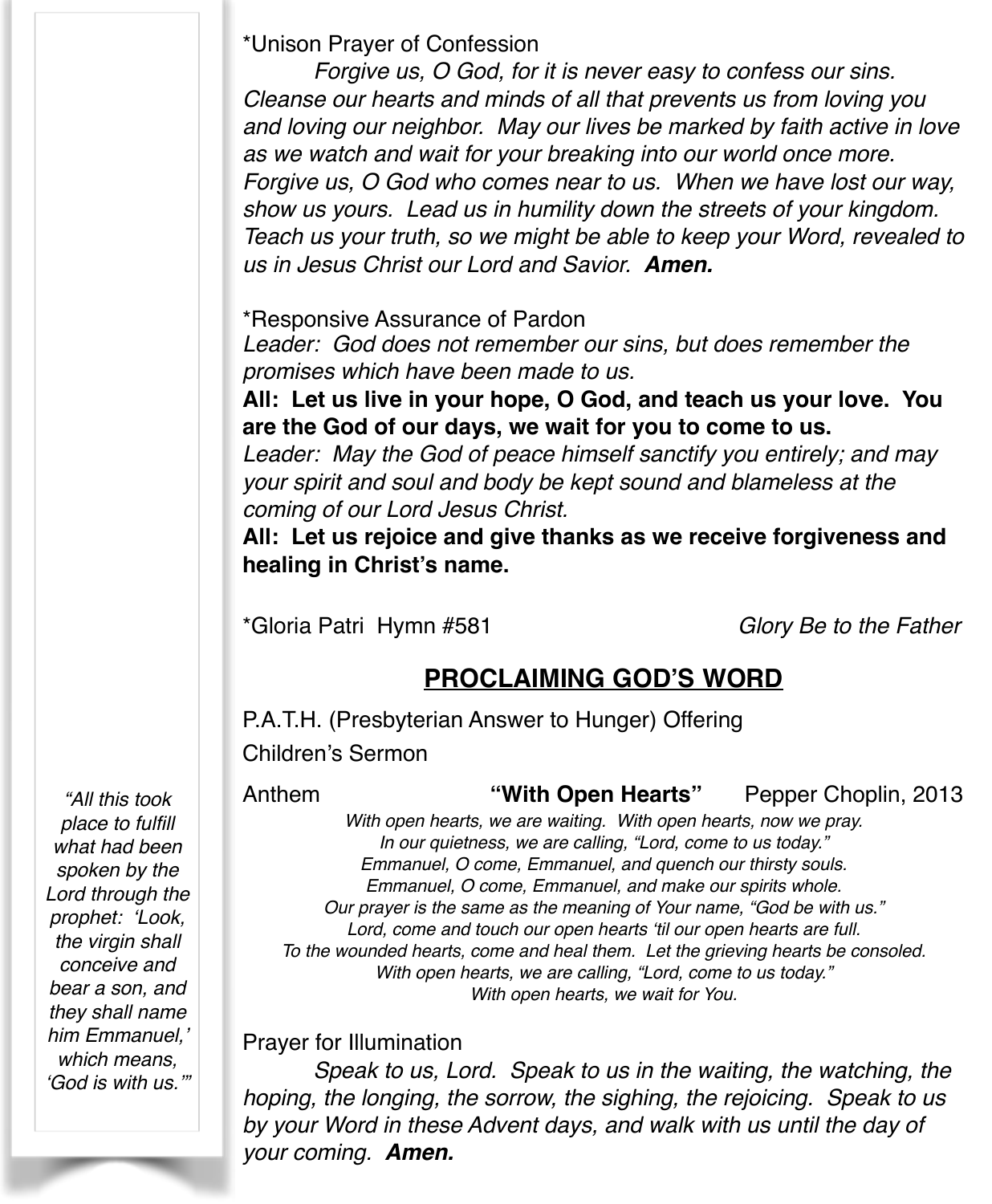\*Hymn #377 "I Want to Walk as a Child of the Light" **HOUSTON** 

Gospel Lessons *Luke1:26-33; 3:23-38* +Pages 831, 834-835

Sermon **"Humanity's Family Tree"** Dr. Philip K. Gladden

A Time for Reflection

Pastoral Prayer with The Lord's Prayer

### **GIVING THANKS TO GOD**

Presentation of Tithes and Offerings

**Offertory** 

\*Doxology and Prayer of Dedication *Praise God from whom all blessings flow; Praise Him all creatures here below; Praise Him above ye heavenly host; Praise Father, Son, and Holy Ghost. Amen.*

\*The Affirmation of Faith: Taken from "A Brief Statement of Faith" from the Presbyterian Church (U.S.A.)

In a broken and fearful world the Spirit gives us courage to pray without ceasing, to witness among all peoples to Christ as Lord and Savior, to unmask idolatries in Church and culture, to hear the voices of peoples long silenced, and to work with others for justice, freedom, and peace. In gratitude to God, empowered by the Spirit, we strive to serve Christ in our daily tasks and to live holy and joyful lives, even as we watch for God's new heaven and new earth, praying, "Come, Lord Jesus!" With believers in every time and place, we rejoice that nothing in life or in death can separate us from the love of God in Christ Jesus our Lord.

\*Hymn #119 **"Hark! The Herald Angels Sing"** MENDELSSOHN

*"The Incarnation was God's 'weak moment'": when Omnipotence becomes a baby in a manger it has 'weakened' itself. The temptation is precisely a temptation to evade the selfimposed weaknesses, to be strong, omnipotent again-to make stones into bread, to be emperor of the world, to do 'levitations.' The weakness was the strength."*

*C.S. Lewish, Collected Letters*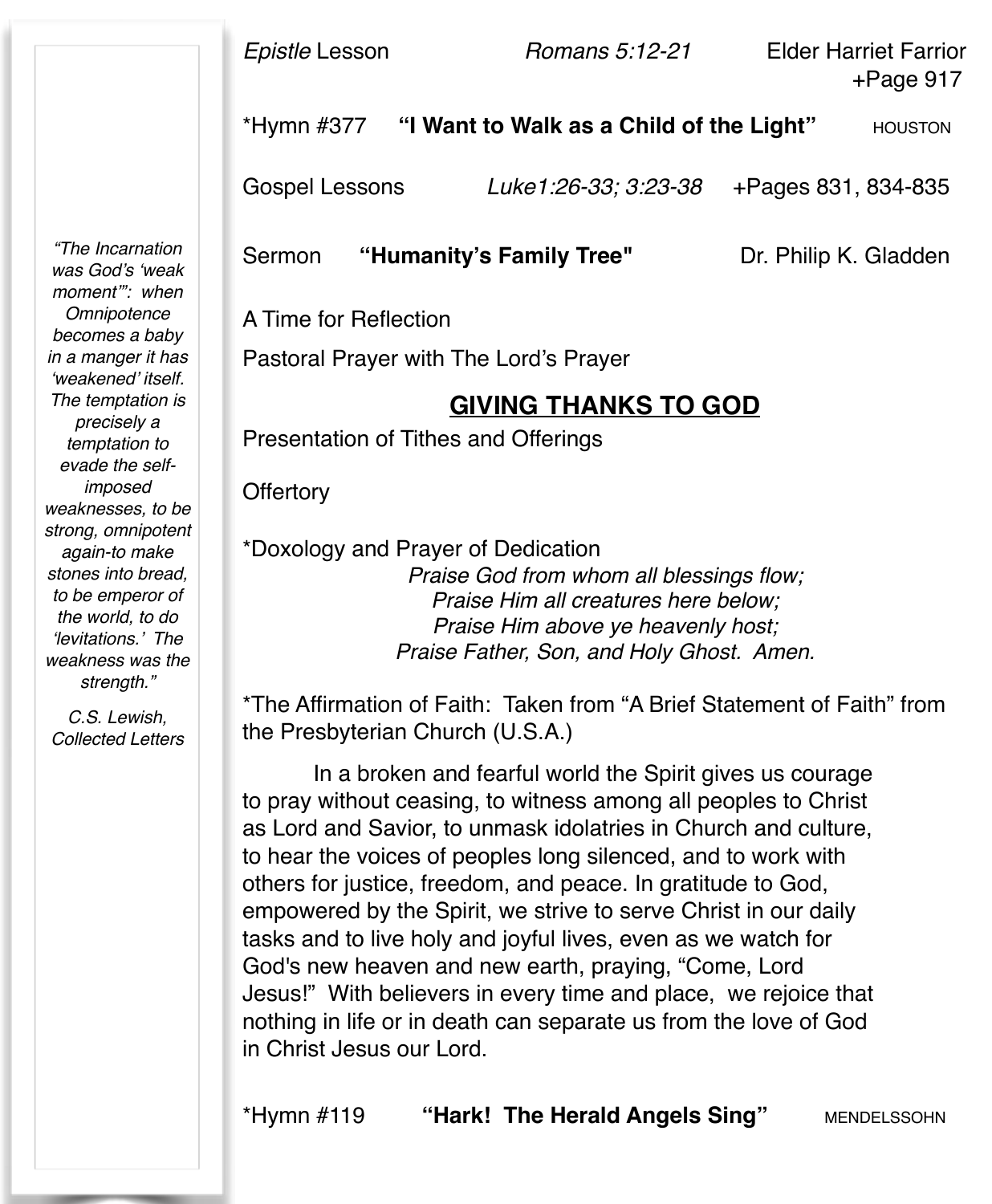*"The one who testifies to these things says, 'Surely I am coming soon.' Amen. Come, Lord Jesus! The grace of the Lord Jesus be with all the saints. Amen."*

*Revelation 22: 20-21*

Benediction

\*Choral Benediction **"The First Nowell"** English Carol, 1833

*Nowell, Nowell, Nowell, Nowell. Born is the King of Israel.*

\*Postlude

*\*All who are able may stand. +The page number in the pew Bible.*



# COMMUNITY ADVENT SERVICES Wallace Presbyterian Church

 **Worship Service: 12:05 P.M. Luncheon: 12:30 P.M.** 

#### **THURSDAY, December 10, 2015**

*Special Program of Christmas Music* Vera Coombs and Karla Casteen

#### **THURSDAY, December 17, 2015**



**December 13, 2015 at 5:00 pm—** Wallace United Methodist Church Chancel Choir presents *"Believe in the True Meaning of Christmas,"* by Chris Anderson and Dan Forrest.

**December 20, 2015 at 11:00 am and 5:00 pm—**First Baptist Church in Wallace presents *"The Silence and the Sound"* by Heather Sorenson.

**December 20, 2015 at 11:00 am—**Wallace Presbyterian Church Chancel Choir will present their Cantata *"A Noel Celebration"* by Lloyd Larson.

**December 24, 2015—***Christmas Eve Candlelight Communion Services* **5:00 p.m.—Wallace First Baptist Church**

**6:00 p.m.—Wallace United Methodist Church**

**7:00 p.m.—Wallace Presbyterian Church**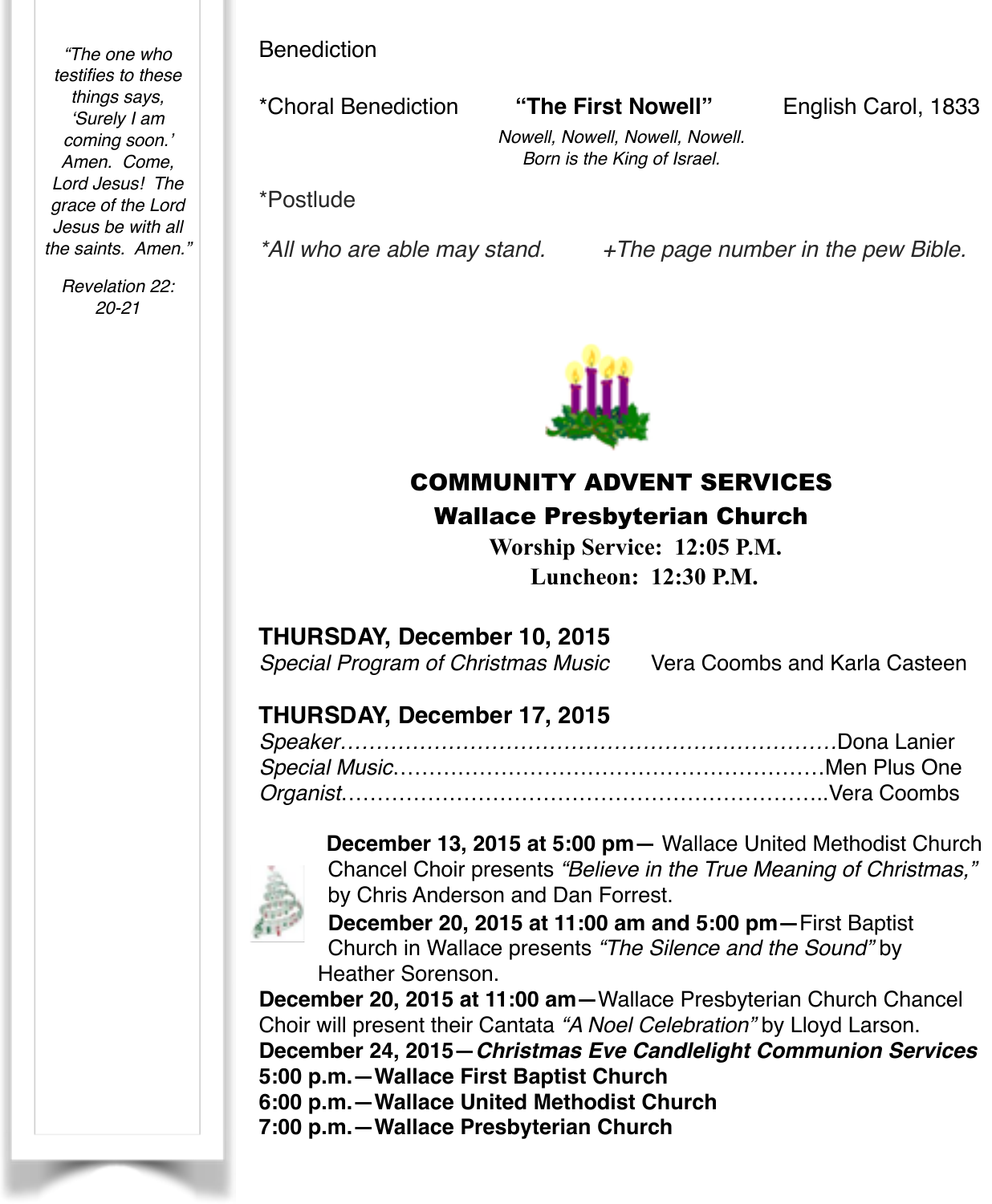# **WEEKLY CALENDAR**

| Sunday, December 6    | Second Sunday of Advent<br>9:40 am Opening Assembly<br>10:00 am Sunday School<br>11:00 am Worship/P.A.T.H. Offering<br>5:00 pm Youth Fellowship Pageant Practice |
|-----------------------|------------------------------------------------------------------------------------------------------------------------------------------------------------------|
| Monday, December 7    | 10:30 am Circle #2: Room 304                                                                                                                                     |
| Tuesday, December 8   | 10:30 am Circle #3: Lois Edgerton                                                                                                                                |
|                       | 5:30 pm Mike's Farm Dinner & Hayride                                                                                                                             |
| Wednesday, December 9 | 5:15-7:00 pm LOGOS!                                                                                                                                              |
|                       | 6:00 pm Handbell Practice                                                                                                                                        |
|                       | 7:30 pm Choir Practice                                                                                                                                           |
| Thursday, December 10 | 12:05 pm Advent Worship & Luncheon                                                                                                                               |
| Saturday, December 12 | 10:00 am Wallace Christmas Parade                                                                                                                                |

# **NOTES AND ANNOUNCEMENTS**

- " **This morning** we receive our quarterly P.A.T.H. (Presbyterian Answer to Hunger) offering. This offering supports the ministry of the Hunger Program of the Presbytery of Coastal Carolina. The presbytery funds feeding programs for children in Haiti and Malawi and also awards grants to congregational food ministries, including our own Helping Hands Food Pantry. Thank you for your generous support.
- " **Our second Advent worship and luncheon** will be Thursday, December 10 at 12:05 p.m. Join us for a special program of Christmas music presented by Karla Casteen and Vera Coombs. Plan to stay for lunch in the Fellowship Hall following worship.



*The Poinsettias in the sanctuary during the month of December are given by Cameron & Emily Lee in loving memory of Bill & Mary Emily Browder.*



We will celebrate the Sacrament of the Lord's Supper on Wednesday, December 24 at 7:00 p.m., during the Christmas Eve Candlelight Communion Service.